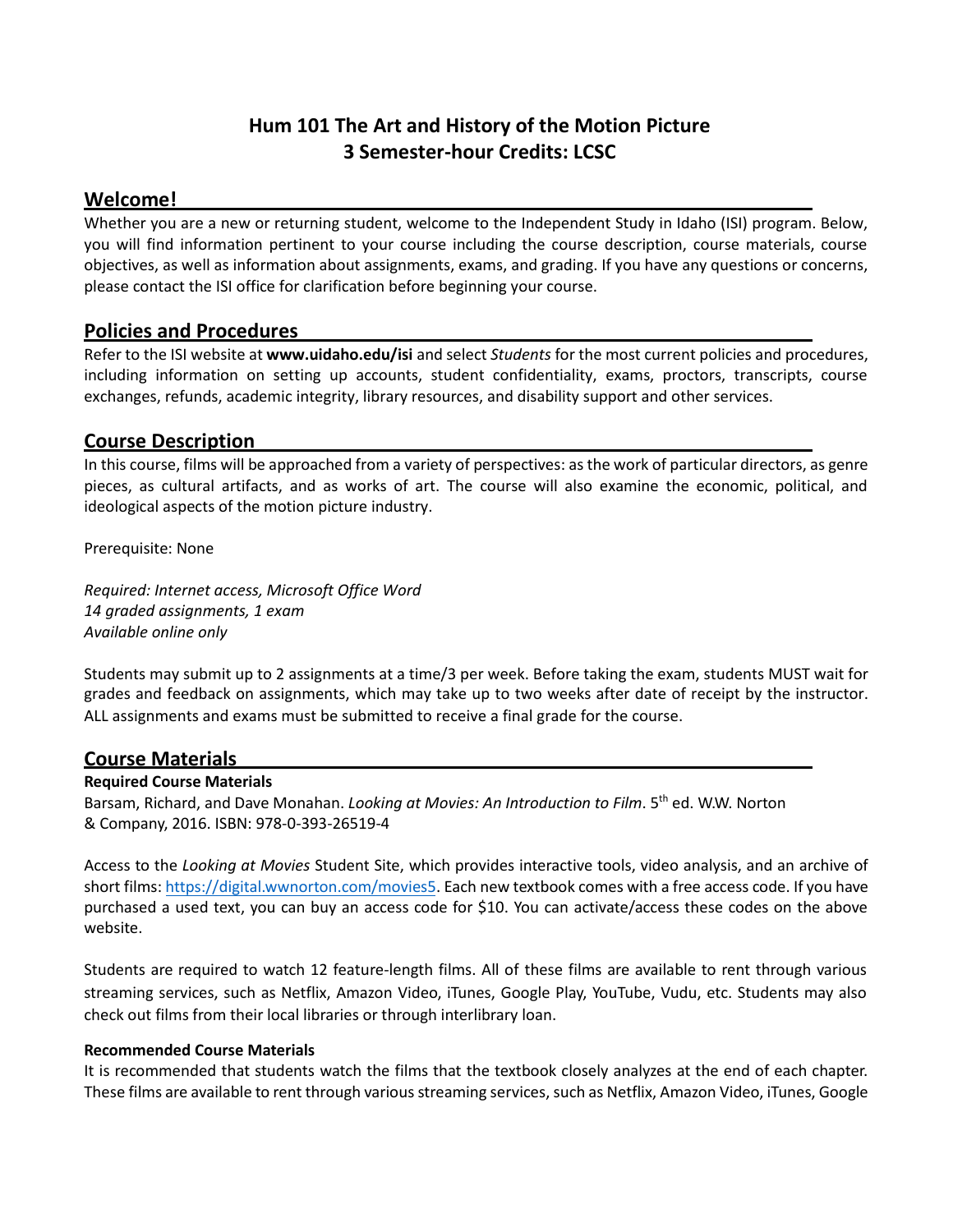Play, You Tube, Vudu, etc. Students may also check out films from their local libraries or through interlibrary loan.

#### **Course Delivery**

All ISI courses are delivered through Canvas, an online management system that hosts the course lessons and assignments and other items that are essential to the course. Upon registration, the student will receive a *Registration Confirmation Email* with information on how to access ISI courses online.

# **Course Introduction**

We often think of films as little more than entertainment to be enjoyed leisurely. To the passive viewer, cinema is nothing more than plot, characters, and movie stars. We even judge a film's success with a simple "thumbs up" or "thumbs down" scale. The goal of Humanities 101 is to transcend these simplistic notions of film and arrive at an understanding of the complex history and artistry of film.

# **Course Objectives**

**GENERAL EDUCATION LEARNING OUTCOMES:** Upon successful completion of this course, you should be able to demonstrate the following competencies:

- 1. Recognize and describe humanistic, historical, or artistic works within problems and patterns of the human experience.
- 2. Distinguish and apply terminologies, methodologies, processes, epistemologies, and traditions specific to the discipline(s).
- 3. Perceive and understand formal, conceptual, and technical elements specific to the discipline.
- 4. Analyze, evaluate, and interpret texts, objects, events, or ideas in their cultural, intellectual or historical contexts.
- 5. Develop critical perspectives or arguments about the subject matter, grounded in evidence-based analysis.

# **Film Screenings — Mature Content Warning**

This is a class that requires film screenings. Some of the films in this class will include harsh language, nudity, depictions of violence and drug use, and disturbing themes. You will be expected to watch all of the assigned films, so DO NOT take this particular course if you are unwilling to watch a film with mature content.

#### **Lessons**

#### **Overview**

Each lesson includes learning objectives, an introductory lecture, a reading, a film viewing assignment, and a writing assignment. The written assignments consist of short responses (each worth about 3.5% of your grade) and essays (each worth 10 - 20% of your grade). All answers are to be written in essay form using complete sentences. Students should write in their own words when referencing authorities, and all quotations must include complete citations of the work from which they are taken. Do not copy from the textbook or any other book.

#### **Short responses**: Lessons 1 - 6 & 8 - 12

These lessons ask you to read something substantial in your textbook, watch a feature-length film, and write a short response to what you have watched. You will comment on how the film exhibits the stylistic features covered in that particular lesson. You may answer the following questions about the film: *How does the film illustrate the discussed film elements? How does one scene illustrate the discussed film elements, and how does this scene relate to the film as a whole? What is unique in the film's exhibition of the stylistic features in question? Why do you think this film was chosen to discuss the stylistic features?*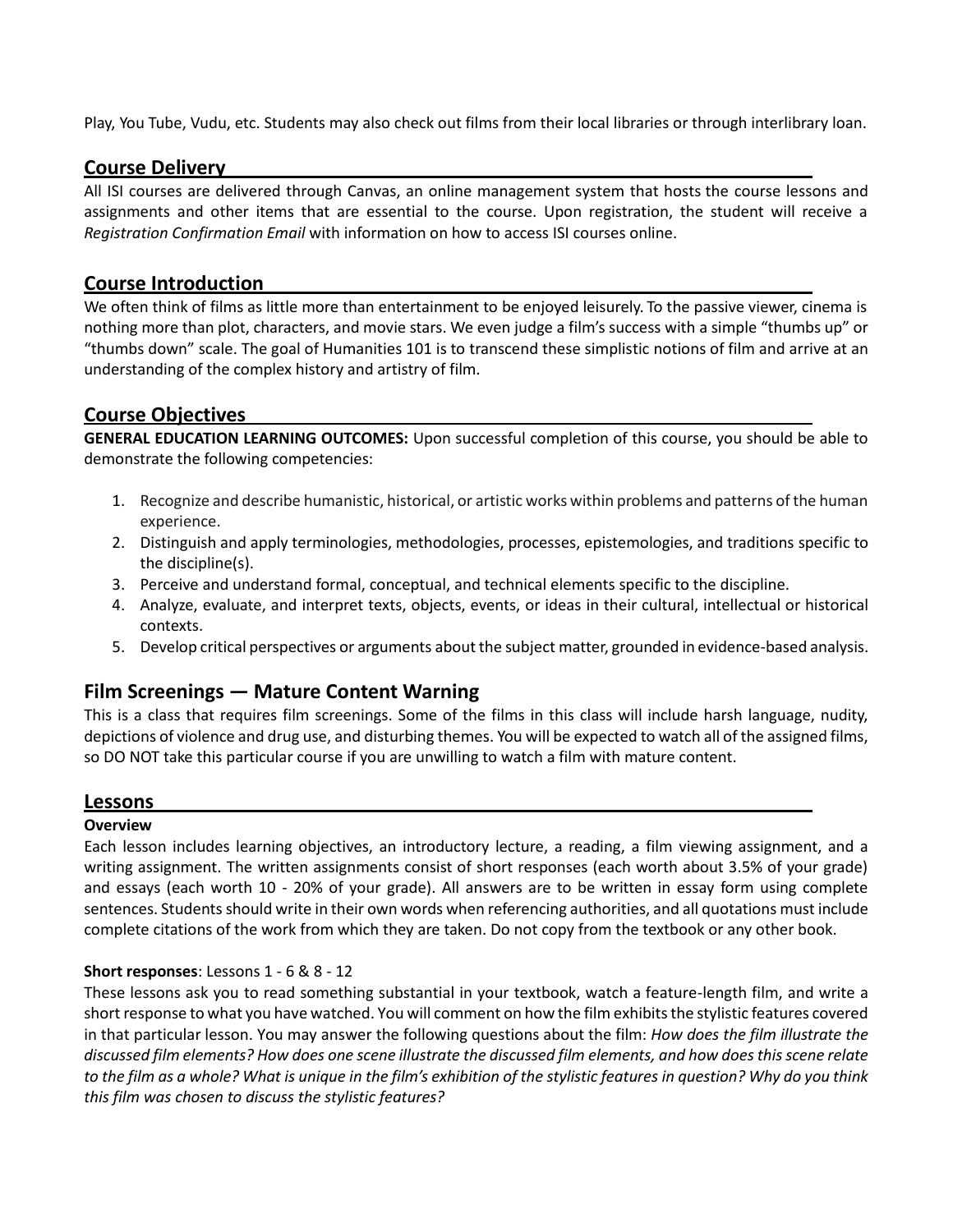These are only a few of the many things you may want to write about regarding the film. DO NOT write a plot summary. Your response should be an academic discussion of the film as it relates to the class topic.

Responses must be typed in 12 pt. Times New Roman font. They must be spell-checked, double-spaced, and 1 to 2 pages long. Responses should have an original title that names the film and your argument regarding the film.

#### **Major writing assignments**: Lessons 7, 13 & 14.

You will write two 4 to 5 page essays that will require you to analyze specific film elements and how they function in the film overall. You will also compose a 3 to 4 page reflective paper about your experience with one of the films you've watched in this course.

Papers must be typed in 12 pt. Times New Roman font. They must be spell-checked, double-spaced, and 4 to 5 pages long.

#### **Study Hints:**

- Keep a copy of every assignment submitted.
- Complete all reading assignments.
- Set a schedule allowing for course completion one month before your personal deadline. An *Assignment Submission Log* is provided for this purpose.
- Web pages and URL links in the World Wide Web are continuously changing. Contact your instructor if you find a broken Web page or URL.
- Use the OWL Purdue MLA Handbook for formatting and citing tips: https://owl.english.purdue.edu/owl/resource/747/01/

Refer to the *Course Rules* in Canvas for further details on assignment requirements and submission.

#### **Exams**

For your instructor's exam guidelines, refer to the *Course Rules* in Canvas.

Refer to *Grading* for specific information on assignment/exam points and percentages.

For the exam, you will be required to define 10 terms covered in the course, complete 20 multiple choice questions, and compose 2 short answer responses (100

– 150 words each). Review the readings, the lectures, your completed lessons, and your notes when preparing for the exam.

- The exam is worth 10% of your final grade.
- The exam is closed book/open notes. You may bring handwritten or typed notes.
- The textbook, Looking at Movies, and scans/photocopies of pages from the book are not allowed.

Refer to *Students, Assignments and Exams* on the ISI website for information on acceptable and unacceptable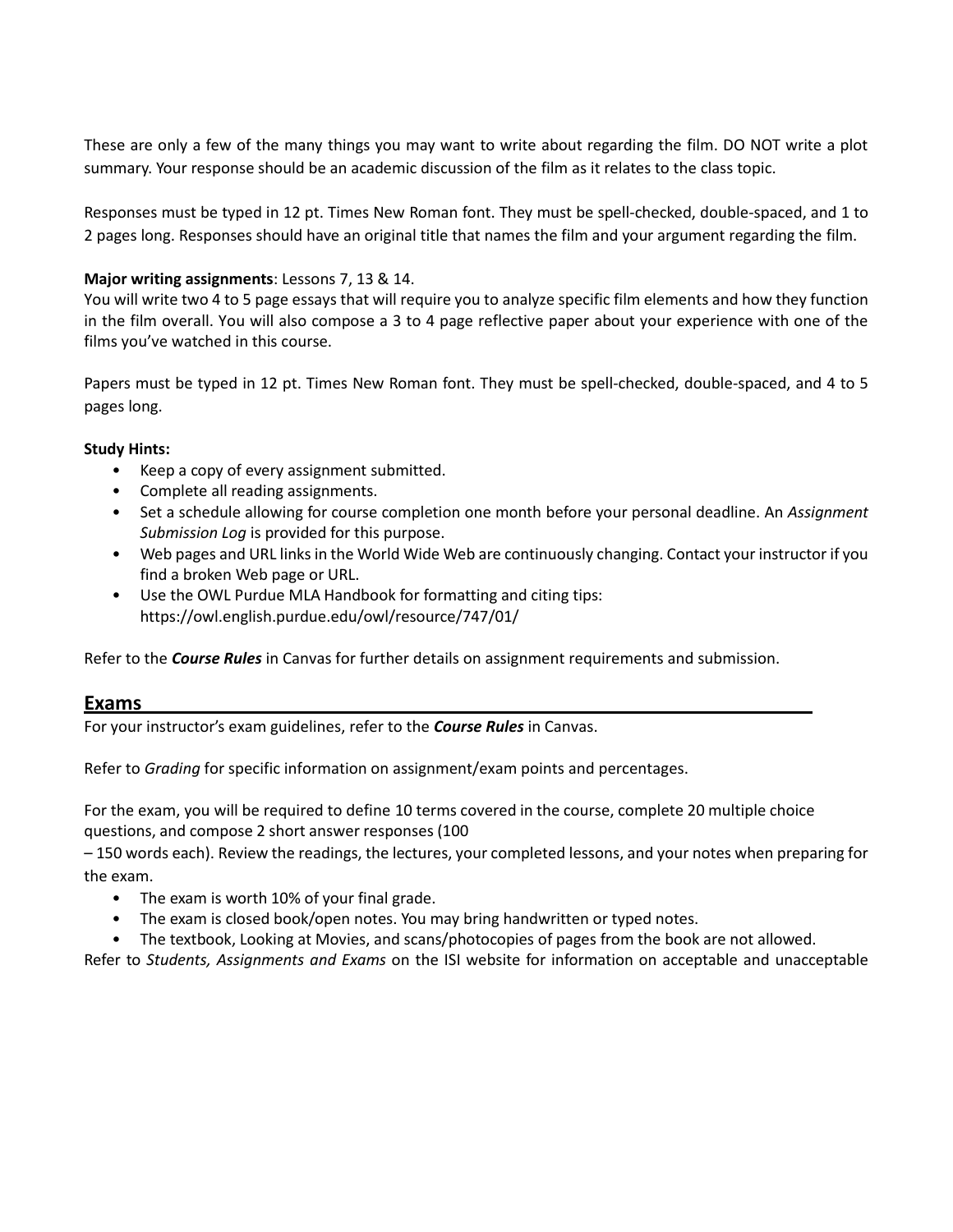proctors.

## **Grading**

The lessons in HUM 101 are graded on an A to F basis.

- A: Represents achievement that is outstanding or superior relative to the level necessary to meet the requirements of the assignment.
- B: Represents achievement that is above average relative to the level necessary to meet the requirements of the assignment.
- C: Represents achievement that meets the basic requirements in every respect. It signifies that the work is average, but nothing more.
- D: The paper is not satisfactory for college level work. There may be problems with focus, structure, development, sentence clarity, and/or proofreading.
- F: The paper fails to meet the assignment's requirements. There are serious problems with focus, structure, clarity, and proofreading. The paper may also exhibit plagiarism.

#### **Criteria for Proficiency Evaluation of Lessons in HUM 101**

Each lesson will be evaluated based on the following six broad standards. Any other considerations particular to a given assignment will be clearly noted.

Before you look at any of these six components, answer this general question: Did you fulfill the objectives of the assignment? For example, if the instructor asked you to write a two-page explanation of a specific cinematic element, have you done this? Have you responded to the correct film?

If you have met the objectives of the assignment, evaluate your paper based on the six standards, listed below.

- 1. Is your purpose clear? Do you take a clear stance? Do you make a point about your topic that is interesting, thoughtful, and focused? Have you clearly asserted a thesis, one that isn't simply self-evident?
- 2. Is the logic of your essay convincing? Is your argument reasonable and consistent? Have you considered your audience and probable objections a reader might make to your assertions? Do you avoid major fallacies in your thinking? Is your thinking clear, and do you discuss your material intelligently?
- 3. Are your paragraphs organized, developed, and coherent? Does your paper have a satisfactory organization based on your thesis? Do you have a clear organizing principle that orders your points and guides the reader? Do you use carefully selected and sufficient examples, illustrations, and explanations to support your ideas? Do you provide transitions between paragraphs?
- 4. Are your sentences clear and well structured? Do you use a variety of sentence structures? Do you avoid a succession of short, choppy sentences? Do you avoid long, convoluted sentences? Are your sentences active and dynamic, avoiding excessive use of the passive voice and nominalization? - Passive voice: the use of the verb "to be," which results in wordiness. For example, the sentence in passive voice, *The bike was ridden by the boy*—would be, in active voice, *The boy rode the bike*. - Nominalization: when verbs are converted to nouns, which results in wordiness. For example, the sentence, *He made a suggestion*—would be *He suggested*.
- 5. Does your language follow the conventions of usage and grammar for edited American English? Are your words and phrases appropriate and precise? Do you avoid generalities, pat phrases, cliches, jargon, and sexist/racist language? Do you use the correct verb forms, verb tenses, subject-verb agreement, pronouns, adjectives, adverbs, prepositions, and articles?
- 6. Is your punctuation and spelling correct? Is your control of punctuation sufficient to keep the reader from being distracted from what you are trying to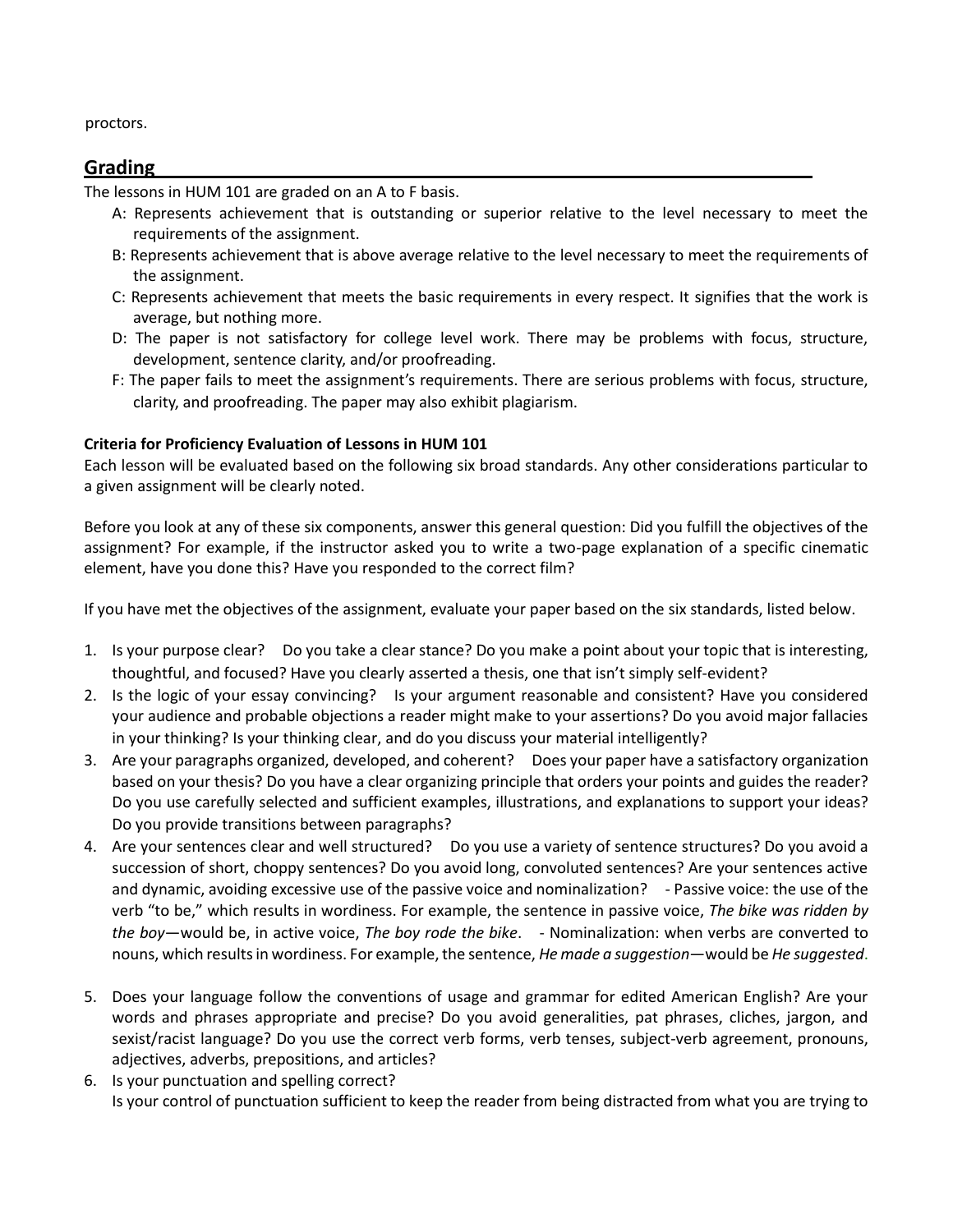convey? Is your punctuation accurate? Do you write in complete sentences, avoiding fragments, comma splices, and run-ons? Is your spelling sufficiently accurate to reflect college-level work?

Comma splice: to join two independent clauses with a comma, but without a coordinating conjunction. For example, *The bike is red, the boy loves it*—should be *The bike is red, and the boy loves it.* 

Fragment: an incomplete phrase. For example, *The bike is red. Which is the boy's favorite color*—should be *The bike is red, which is the boy's favorite color*.

These six categories are arranged from most to least important, but serious problems in categories 5 and 6 (the basic mechanics of proficient writing) may be enough to keep the writing from being evaluated as proficient.

You must complete all 14 lessons and the exam to be assigned a grade for the course.

The course grade will be based upon the following considerations:

| <b>Assignment</b> | Percentage            |  |
|-------------------|-----------------------|--|
| Lesson 1-6, 8-12  | 40% (about 3.5% each) |  |
| Lesson 7          | 20%                   |  |
| Lesson 13         | 20%                   |  |
| Lesson 14         | 10%                   |  |
| Total             | 90%                   |  |
|                   |                       |  |
|                   |                       |  |

| Exam Points |  | Percentage |  |
|-------------|--|------------|--|
| Exam        |  | 10%        |  |
| Total       |  | 10%        |  |

#### **Self-study assignments**

There are 10 self-study assignments for this course (Lessons 2 - 6 and 8 - 12). Each self-study assignment contains a series of questions that will aid your understanding of the terms and concepts covered in the chapters and lessons. The self-study assignments are not submitted for grading.

The final course grade is issued after all assignments and exams have been graded.

#### **Plagiarism Policy**:

Acts of academic dishonesty, including cheating or plagiarism, are considered a very serious transgression and may result in a grade of F for the course.

As your instructor, I assume that you will do honest work. But since plagiarism is a serious matter, it is important to explain what plagiarism is and what the consequences are.

What Plagiarism is (Two Basic Forms):

- 1. Deliberately using someone else's work as your own without citing the source. This includes direct copying, rephrasing, and summarizing, as well as taking someone else's idea and putting it in different words. This also includes:
	- a. using or attempting to use unauthorized materials, information, or study aids in any academic exercise (e.g., an exam).
	- b. unauthorized falsification or invention of any information or citation in an academic exercise (e.g., a paper reference).
	- c. helping or attempting to help another to commit academic dishonesty (e.g., allowing another to copy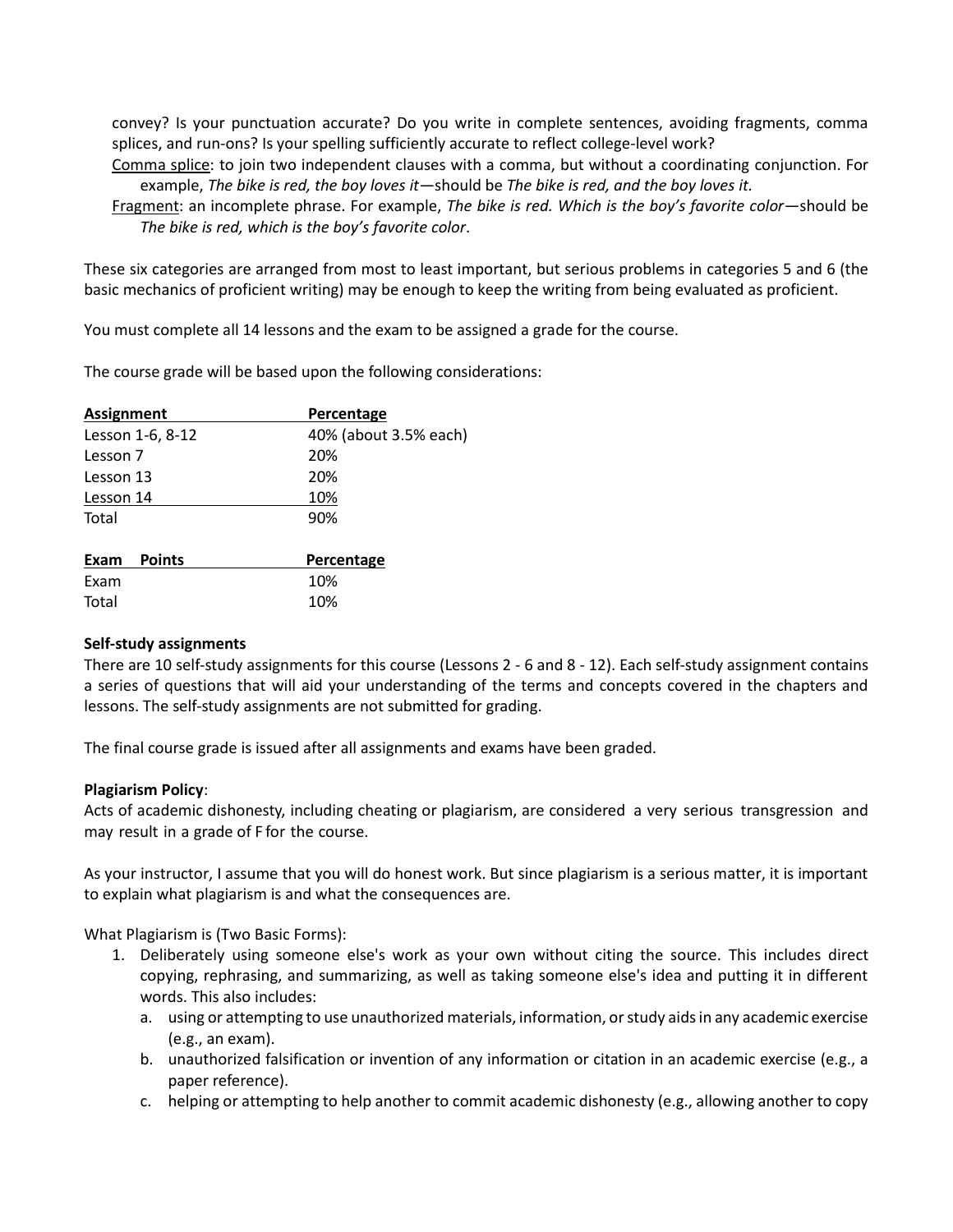from your test or use your work).

2. Not indicating directly quoted passages or ideas even while citing the work as a general source.

What the Consequences of Plagiarism are:

- If a paper involves plagiarism of the second kind (less serious), I may ask you to rewrite the paper, using correct forms of documentation. If a paper involves the first kind of extremely serious plagiarism, you will automatically receive a failing grade for the course as well as face additional academic penalties in accordance with LCSC's Student Code of Conduct.
- I may demonstrate that a paper involves plagiarism in two ways:
	- a. by identifying the source, or
	- b. by showing the discrepancy of style between previous papers and the paper in question.

A final word on plagiarism: I understand the occasional temptation to plagiarize – but I am surprisingly good at recognizing plagiarism. My basic message is DON'T DO IT. When you need something from another person's work – an idea, a powerful statement, a set of facts, or an explanation – cite.

# **About the Course Developer**

Your course developer is Jennifer Anderson, an English Instructor at Lewis-Clark State College. She received her bachelor's degree in English/Creative Writing from Lewis-Clark State College and her master's degree in Creative Writing from the University of Idaho. During the past several years, she has taught a variety of courses at the University of Idaho and Lewis-Clark State College, including Composition, Research Writing, Introduction to Literature, and Creative Writing. She has also co-directed four feature-length documentary films.

# **Contacting Your Instructor**

Instructor contact information is posted on your Canvas site under *Course Rules.*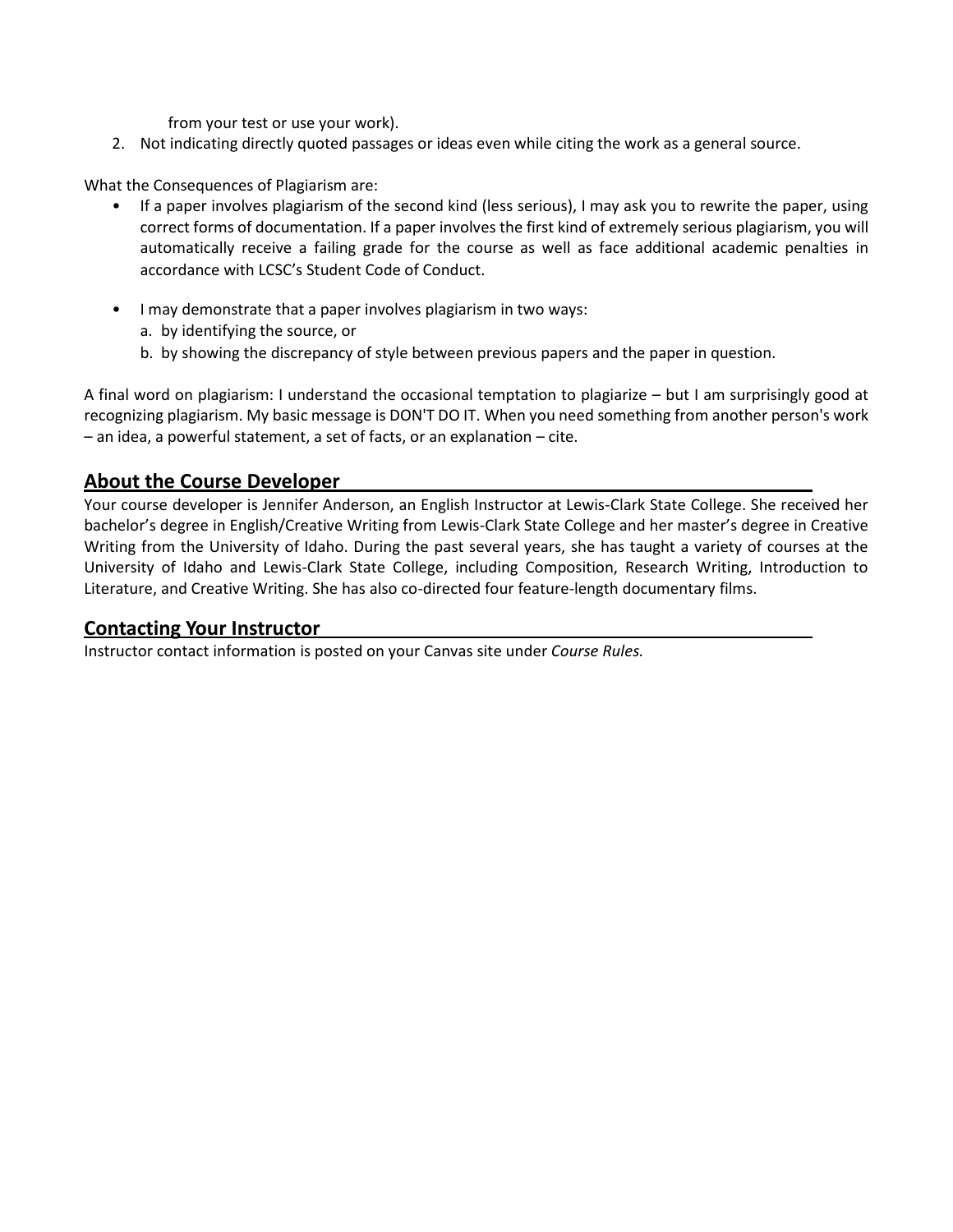# **Lesson Projected Date for Completion Date Submitted Grade Received Cumulative Point Totals**

1

2

| $\mathbf{3}$                                     |  |  |  |  |
|--------------------------------------------------|--|--|--|--|
|                                                  |  |  |  |  |
| $\overline{4}$                                   |  |  |  |  |
| $\overline{5}$                                   |  |  |  |  |
| $\sf 6$                                          |  |  |  |  |
| $\overline{7}$                                   |  |  |  |  |
| $\bf 8$                                          |  |  |  |  |
| $\boldsymbol{9}$                                 |  |  |  |  |
| $10\,$                                           |  |  |  |  |
| $11\,$                                           |  |  |  |  |
| $12\,$                                           |  |  |  |  |
| $13\,$                                           |  |  |  |  |
| $14\,$                                           |  |  |  |  |
| It is time to take the Final Comprehensive Exam. |  |  |  |  |
| Final Exam                                       |  |  |  |  |
|                                                  |  |  |  |  |

# **Assignment Submission Log**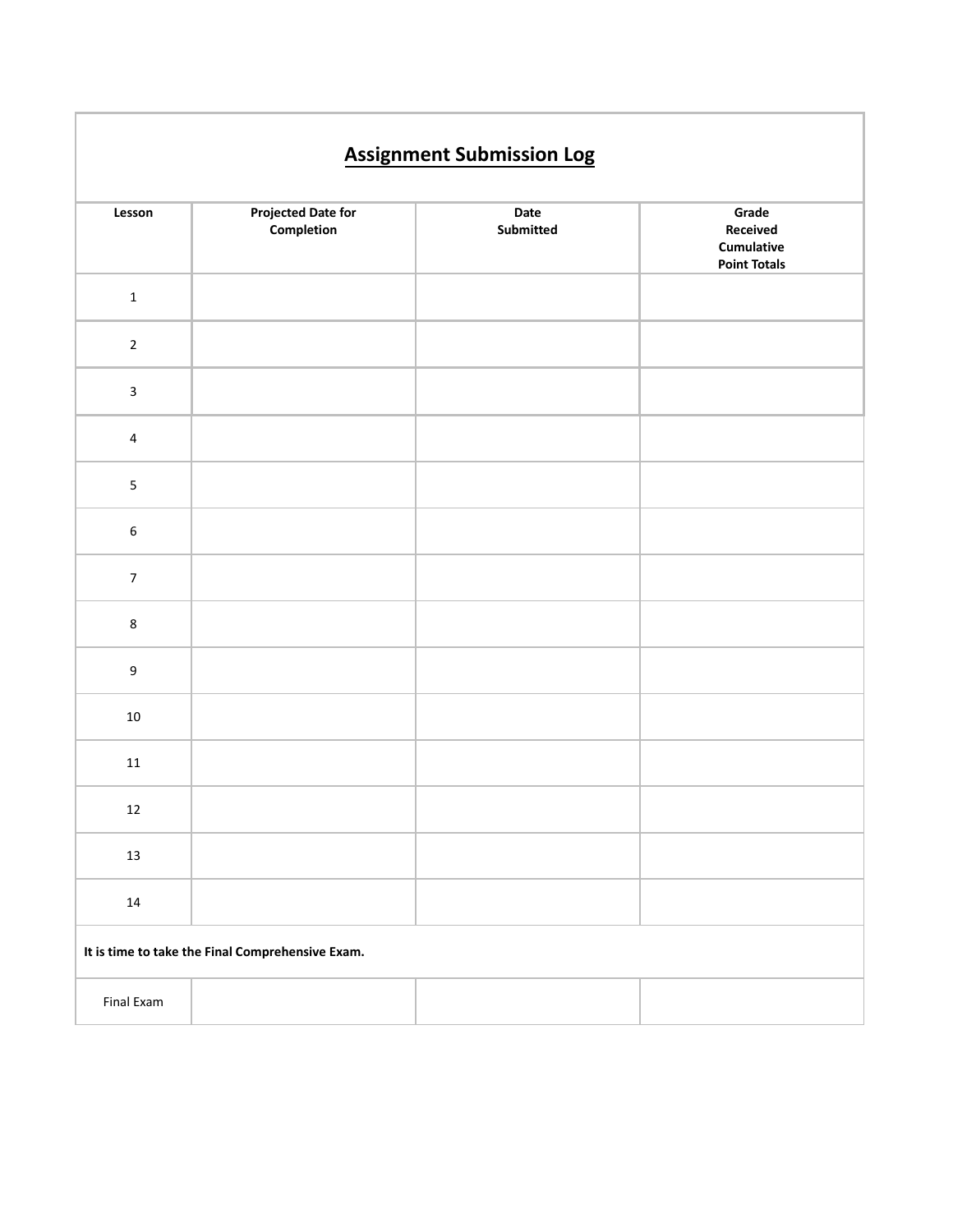# **Lesson 1 Looking at Movies**

# **Lesson Objectives**

This first lesson will introduce you to the basics of watching and studying movies. After reading the assigned chapter and lecture, and after watching the assigned movie, you should be able to:

- Appreciate the difference between passively watching movies and actively looking at movies.
- Understand the defining characteristics that distinguish movies from other forms of art.
- Understand how and why most of the formal mechanisms of a movie remain invisible to casual viewers.
- Understand the relationship between viewers' expectations and filmmakers' decisions about the form and style of their movies.
- Explain how shared belief systems contribute to hidden movie meaning.
- Explain the difference between implicit and explicit meaning, and understand how the different levels of movie meaning contribute to interpretive analysis.
- Understand the differences between formal analysis and the types of analysis that explore the relationship between culture and the movies.
- Begin looking at movies more analytically and perceptively.

# **Reading Assignment**

*Looking at Movies*, Chapter 1, "Looking at Movies," pp. 1 - 34.

# **Required Viewing**

*Looking at Movies* Student Site, Chapter 1: Looking at Movies:

- Film Analysis: *Juno*
- Formal Analysis: *The Hunger Games: Catching Fire*
- Film Analysis: *Harry Potter*

Here is the link to the Student Site: [https://digital.wwnorton.com/movies5.](https://digital.wwnorton.com/movies5) If you purchased a new textbook, it has an access code for the site. If you purchased a used textbook, you can buy an access code for \$10. (The Student Site walks you through the purchasing process.)

#### **Recommended Viewing**

*Juno* 

*The Hunger Games: Catching Fire*

(Both movies are available to rent on iTunes, Google Play, You Tube, Amazon Video, and Vudu.)

# **Important Terms**

| Cinematic language      | Editing          | Cut               |
|-------------------------|------------------|-------------------|
| Close-up                | Fade-out/fade-in | Low-angle shot    |
| Cutting on action       | Protagonist      | Implicit meaning  |
| <b>Explicit meaning</b> | Formal analysis  | Form              |
| Theme (motif)           | Dolly in         | Point of view     |
| Bechdel test            | Depth of field   | Eyeline match cut |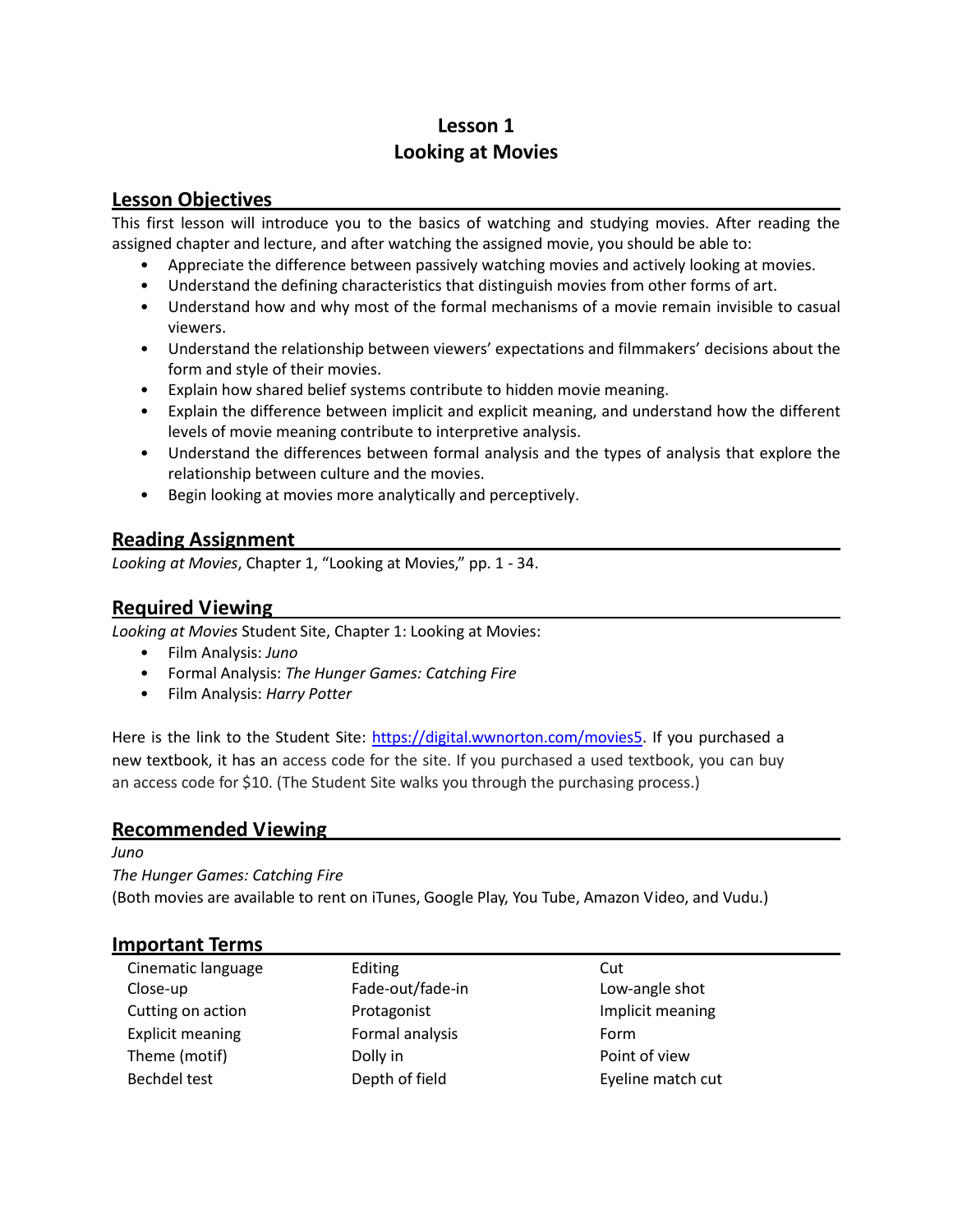# **Introductory Lecture**

If I asked you to name your favorite movie, you would most likely be able to answer my question without too much thought (chances are that multiple movies come to mind, and you struggle to name *only* one). After all, movies permeate our culture, and you have been watching them your entire life.

And if I asked you to explain *why* you like this particular film, you would most likely be able to answer that too. Perhaps your appreciation has something to do with the story (the plot), the characters, the celebrity playing the role, or something else.

But if I asked you to explain how camera angles, lighting, sound, movement, and editing add to the theme of the movie, or if I asked you to identify the movie's implicit and explicit meanings, how in-depth could you go?

This course will help you unpack the complex inner workings of movies and assist you in developing a new appreciation at a more profound level. First, however, we need to identify common ways to analyze movies (see pp. 14 – 32 of your text for more detailed explanations):

#### Formal Analysis

(This is the primary way you will consider the films you watch in this course, although other modes of analysis will also apply):

- Primary concern is the film's form (the means by which a subject is expressed).
- Observes that every element in every frame of the movie is there for a specific purpose.
- Looks at movies as traditional works of art.
- Examines at the following formal elements:
	- o **Cinematography**: the process of capturing moving images on film or some other medium.
	- o **Sound**: in cinematic terms, the expressive use of auditory elements, such as dialogue, music, ambience, and effects.
	- o **Composition**: the organization, distribution, balance, and general relationship of stationary objects and figures—as well as of light, shade, line, and color—within the frame.
	- o **Design**: the process by which the look of the settings, props, lighting, and actors is determined. Set design, décor, prop selection, lighting setup, costuming, makeup, and hairstyle design all play a role in shaping the overall design.
	- o **Movement**: moving the camera or moving subjects in the frame, which give the film life.
	- o **Performance**: the act, process, or art of performing an artistic production.
	- o **Editing**: the process by which the editor combines and coordinates individual shots into a cinematic whole, the basic creative force of cinema.

#### Cultural Analysis

- Looks at movies as cultural artifacts.
- Exposes implicit (below the surface) meanings, which inform our understanding of film's function in popular culture and address the influence of popular culture on film.
- Examines various social conditions and attitudes while focusing on the assumptions, mores, and prejudices that a movie conveys about
	- o Gender
	- o Class
	- o Race